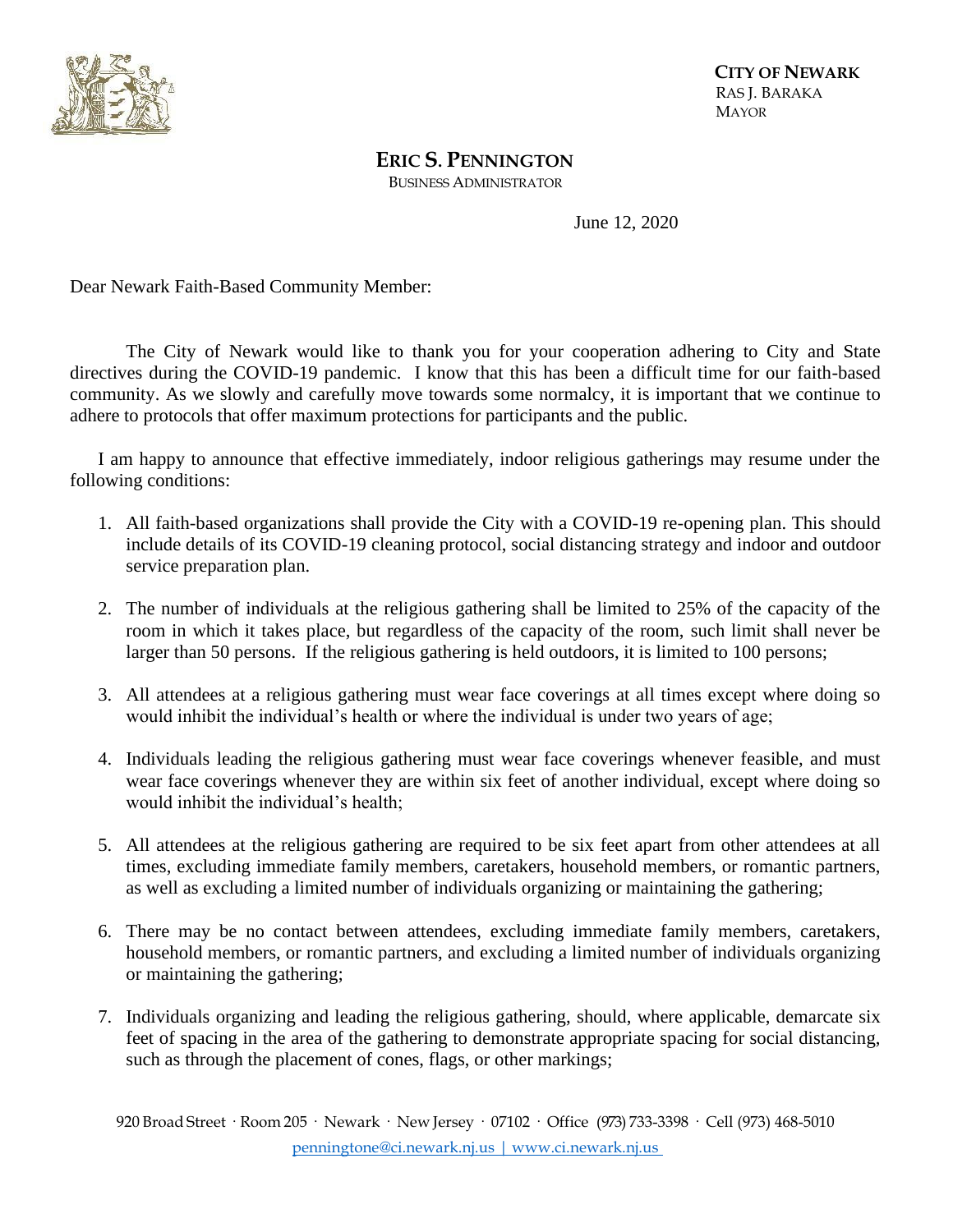

 **<sup>C</sup>ITY OF NEWARK** RAS J. BARAKA MAYOR

## **ERIC S. PENNINGTON**

BUSINESS ADMINISTRATOR

- 8. Any physical items, including equipment, may not be shared by multiple attendees of the same religious gathering except for immediate family members, caretakers, household members, or romantic partners, unless such physical items are sanitized before and after use by different individuals; and
- 9. To the degree, the gathering requires pre-payment, or seeks donations of any kind, contactless options for pre-payment or donation, such as online or by telephone, must be offered wherever feasible.

The following protocols, if followed, will help reduce the chance that COVID-19 will spread at your gathering and expose our City to further outbreaks. Please submit plan to the Mayor's Office of Clergy Affairs via email – [RountreeL@ci.newark.nj.us](mailto:RountreeL@ci.newark.nj.us) or keed@ci.newark.nj.us

Thank you for your attention to this matter and feel free to reach out to Rev. Louise Scott-Rountree or Mr. Kee at (973-733-5605) if you have any questions.

Sincerely

**Eric S. Pennington** Eric S. Pennington Business Administrator